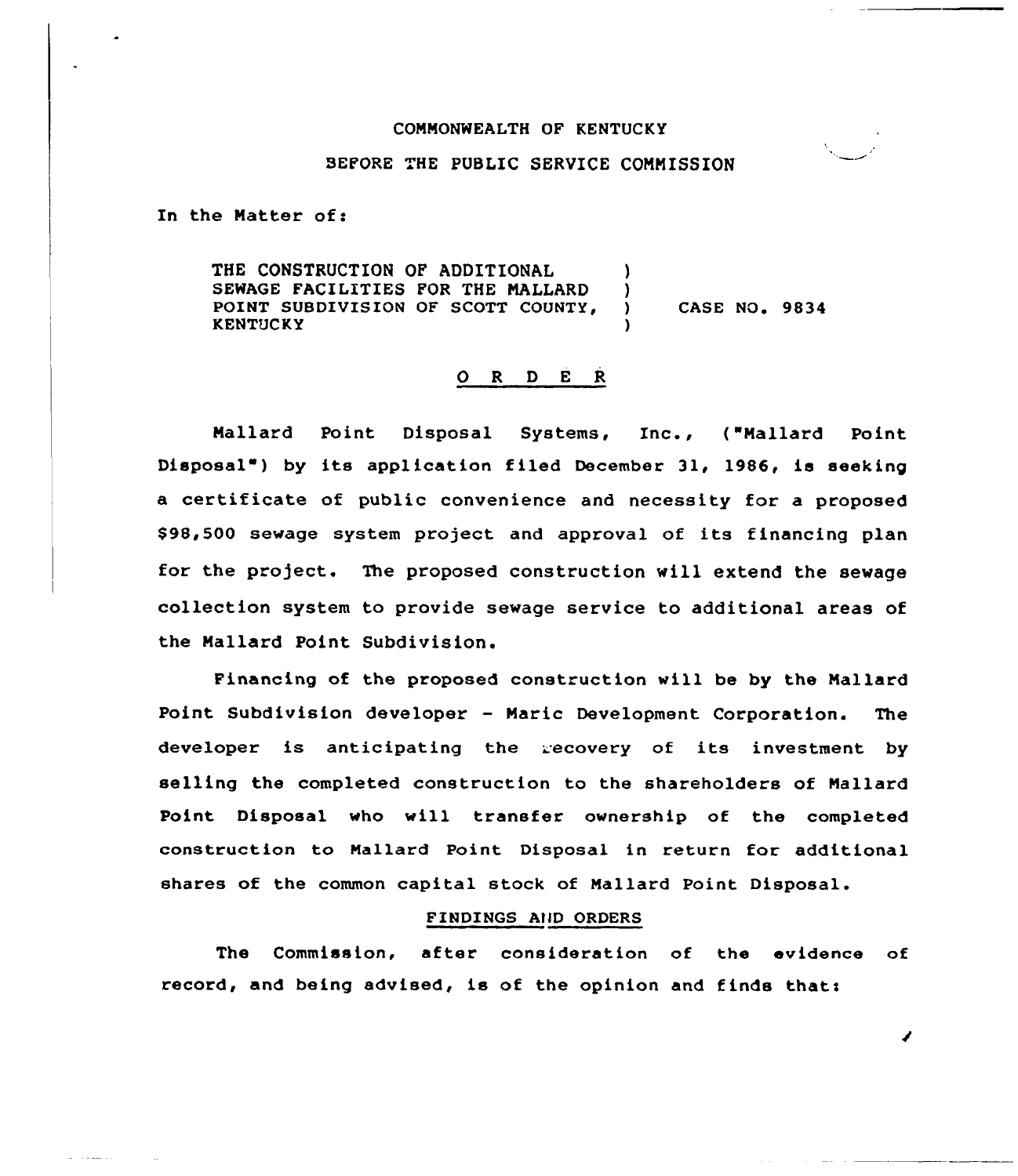1. Public Convenience and Necessity require that the construction proposed in the application and record be performed and that a certificate of public convenience and necessity be granted.

2. The proposed construction includes about 11,665 feet of  $6-$ ,  $4-$ ,  $3-$ ,  $2.5-$ ,  $2-$  and  $1.5-$ inch force main, 120 simplex grinder pump units, a duplex booster pumping station, connection to the existing sewer system and miscellaneous appurtenances.

3. hny deviations from the construction herein approved which could adversely affect service to any customer should be done only with the prior approval of the Commission.

I. Nallard Point Disposal should furnish duly verified documentation of the total costs of this project including the cost of construction and all other capitalized costs {engineering, legal, administrative, etc.) within <sup>60</sup> days of the date that construction is substantially completed. Said construction costs should be classified into appropriate plant accounts in accordance with the Uniform System of Accounts for Sewage Utilities prescribed by the Commission.

5. Mallard Point Disposal's contract with its Engineer should require the provision of full-time resident inspection under the general supervision of a professional engineer with a Kentucky registration in civil or mechanical engineering to insure that the construction work is done in accordance with the contract plans and specifications and in conformance with the best practices of the construction trades involved in the project.

 $-2-$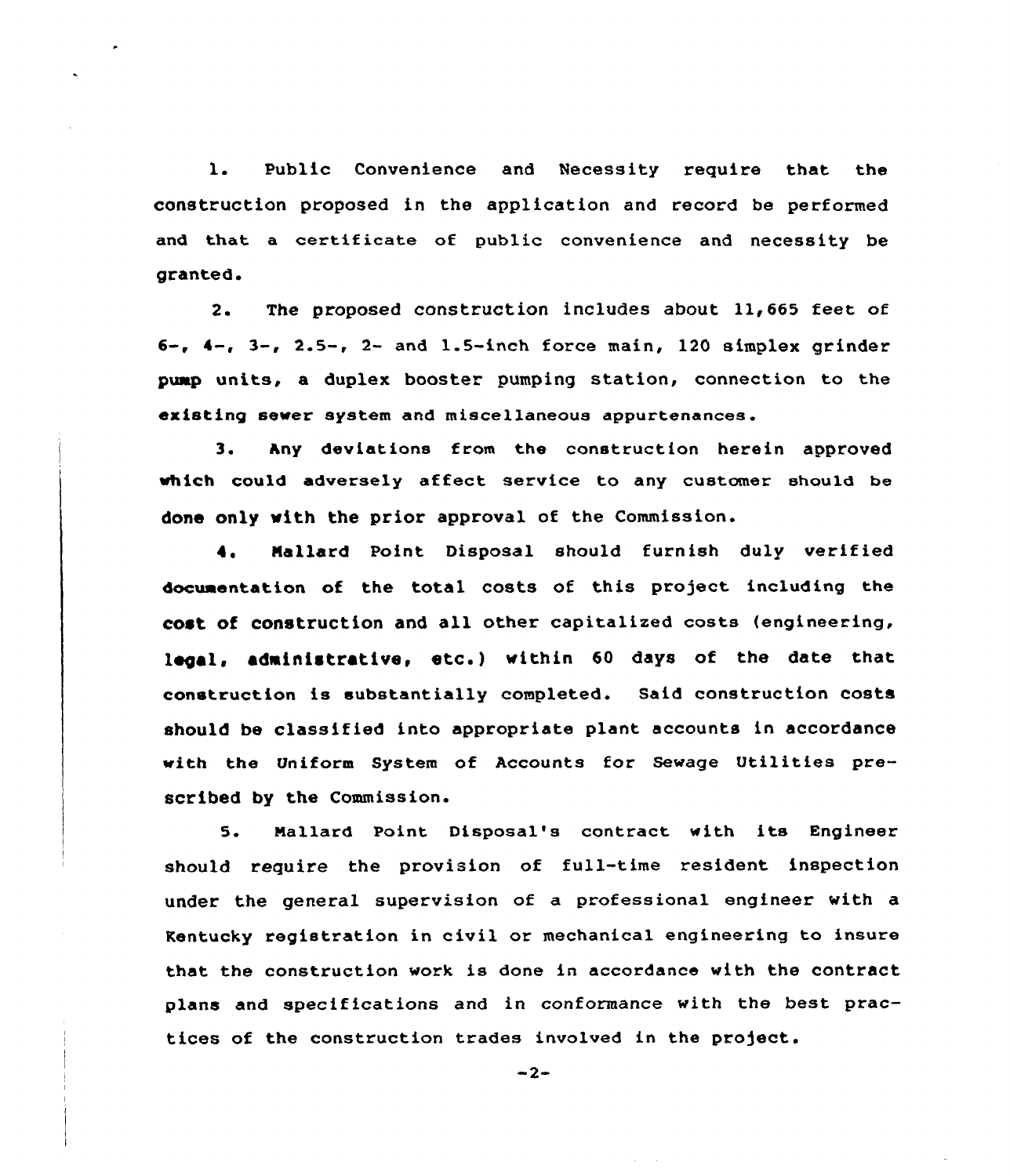6. Nallard Point Disposal should require the Engineer to furnish <sup>a</sup> copy of the "as-built" drawings and <sup>a</sup> signed statement that the construction has been satisfactorily completed in accordance with the contract plans and specifications within 60 days of the date of substantial completion of this construction.

7. The financing plan proposed by Mallard Point Disposal is for lawful objects within its corporate purposes, is necessary and appropriate for and consistent with the proper performance of services to the public and will not impair its ability to perform these services, is reasonably necessary and appropriate for such purposes and should, therefore, be approved.

IT IS THEREFORE ORDERED that:

1. Nallard Point, Disposal be and it hereby is granted <sup>a</sup> certificate of public convenience and necessity to proceed with the proposed construction as set forth in the plans and specifications of record herein.

2. Mallard Point Disposal's plan of financing where its shareholders will purchase ownership of the completed construction from the developer and transfer ownership to Mallard Point Disposal in return for the issuance of additional shares of the common capital stock of Mallard Point Disposal be and it hereby is approved.

3. Mallard Point Disposal shall comply with all matters set out in Findings <sup>3</sup> through <sup>6</sup> as if the same were individually so ordered.

 $-3-$